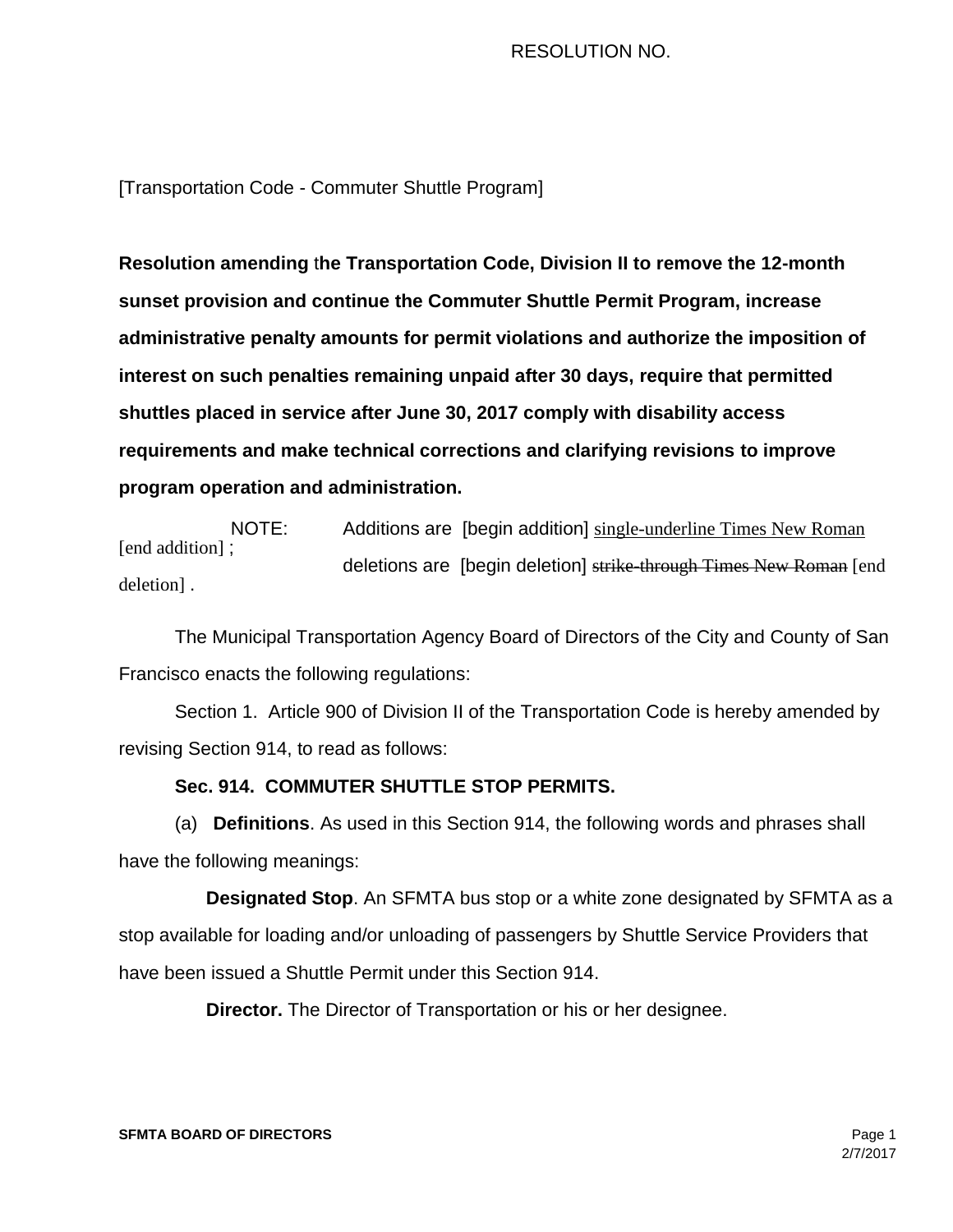**Shuttle Bus.** A motor vehicle designed, used or maintained by or for a charterparty carrier of passengers, a passenger stage corporation, or any highway carrier of passengers required to register with the California Public Utilities Commission that is being operated in Shuttle Service. A Shuttle Bus shall also include any bus that is owned, or being operated on behalf of, a governmental entity and being operated in Shuttle Service.

 **Shuttle Permit**. A permit issued by the SFMTA that authorizes a Shuttle Service Provider to load and/or unload passengers at specified Designated Stops in one or more Shuttle Buses.

 **Shuttle [begin deletion] Placard [end deletion] [begin addition] Permit Authorization Sticker [end addition] .** A [begin deletion] placard [end deletion] [begin addition] sticker [end addition] issued by SFMTA that is visible from outside the Shuttle Bus at front [begin addition], side, [end addition] and rear locations as specified by the SFMTA and that identifies the Shuttle Permit authorizing the Shuttle Bus to use Designated Stops.

 **Shuttle Service.** Transportation by Shuttle Buses offered for the exclusive or primary use of a discrete group or groups, such as clients, patients, students, paid or unpaid staff, visitors, and/or residents, between an organization or entity's facilities or between the organization or entity's facilities and other locations, on a regularly-scheduled basis.

 **Shuttle Service Provider.** Any Person using Shuttle Buses to provide Shuttle Service within the City.

**Stop Event.** A [begin deletion] **n** [end deletion] [begin addition] single [end addition] instance of stopping by a Shuttle Bus at a Designated Stop for the purpose of loading and/or unloading passengers.

(b) **Findings.**

 (1) The use of Shuttle Buses for the purpose of providing Shuttle Service is a growing means of transportation in San Francisco and the greater Bay Area.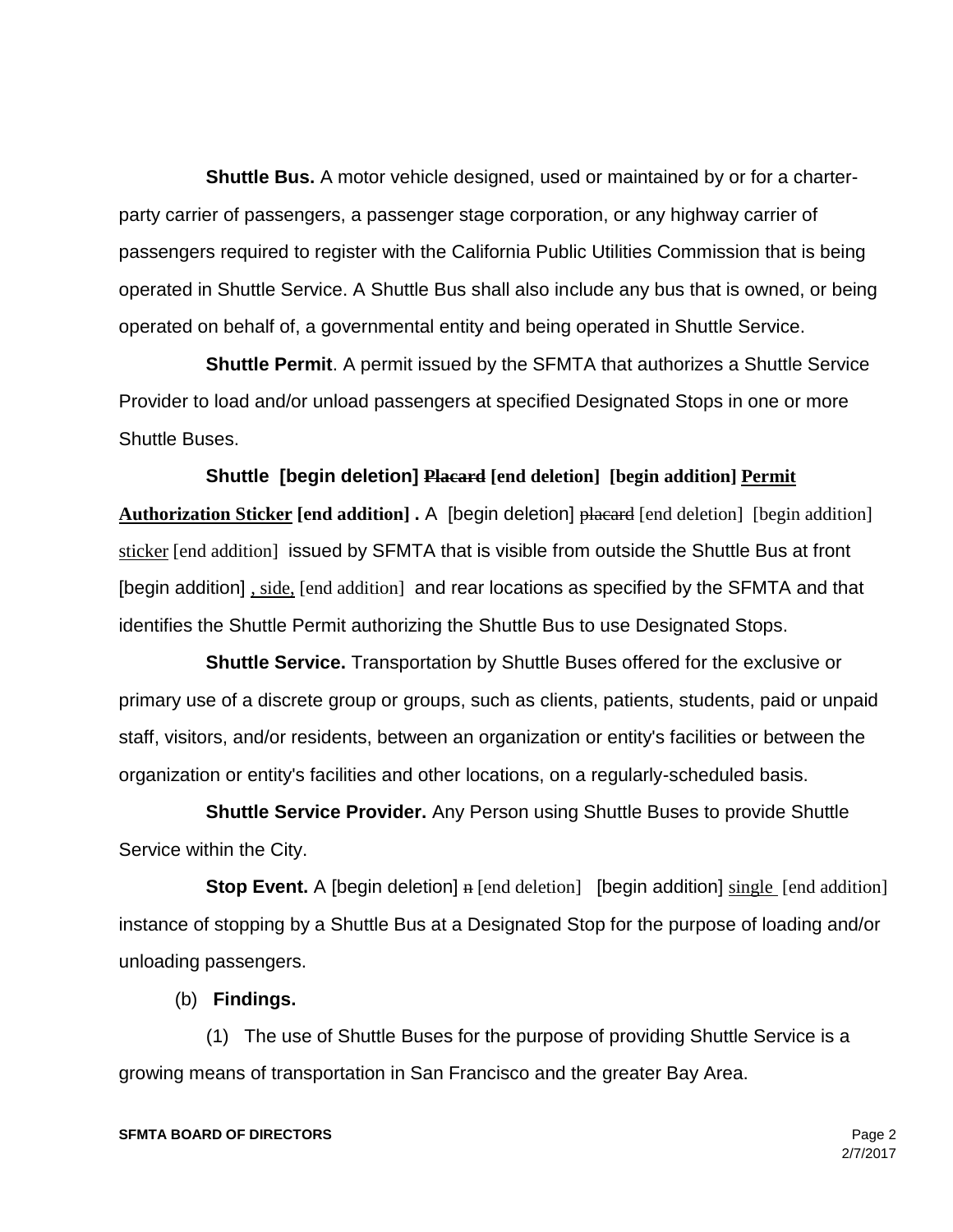(2) Shuttle Service provides significant benefits to the community by replacing single occupant trips with more efficient transportation, contributing to a reduction in parking demand, and supporting the City's goal of increasing trips made by sustainable modes.

 (3) Shuttle Service currently operating in San Francisco reduces vehicle miles traveled (VMT) in the City by approximately 4,300,000 miles each month.

 (4) Unregulated use of Muni stops by Shuttle Service Providers results in unintended adverse [begin addition] traffic and safety [end addition] impacts, including delaying transit bus service, increasing traffic congestion, diverting bicyclists from bicycle lanes into mixed-flow lanes, and diverting motor vehicle traffic into adjacent travel lanes, and preventing transit buses from being able to access the curb in order to load and unload passengers.

 (5) Prior to implementing a commuter shuttle pilot program in August, 2014, the SFMTA lacked complete information about Shuttle Service operations, including routes, frequency of service and stops, which had been a barrier to resolving and preventing conflicts with Shuttle Service Providers' operations, including adverse impacts on Muni service and increased traffic congestion.

 (6) Inconsistent or inaccurate identification of, and lack of contact information for, Shuttle Service Providers previously made it difficult for the SFMTA to effectively and timely communicate with Shuttle Service Providers to prevent or resolve conflicts and makes enforcement of traffic and parking regulations difficult.

(7) [begin addition]  $SFMTA's$  [end addition] [begin deletion] R [end deletion] [begin addition]  $r$  [end addition] egulation [begin deletion] by the SFMTA [end deletion] of [begin deletion] the use of [end deletion] [begin addition]  $Designed S$  [end addition] [begin deletion] s [end deletion] tops by Shuttle Services to provide safe loading and unloading zones for Shuttle Services, whose cumulative ridership is equivalent to that of a small transit system, is consistent with the City's Transit First policy.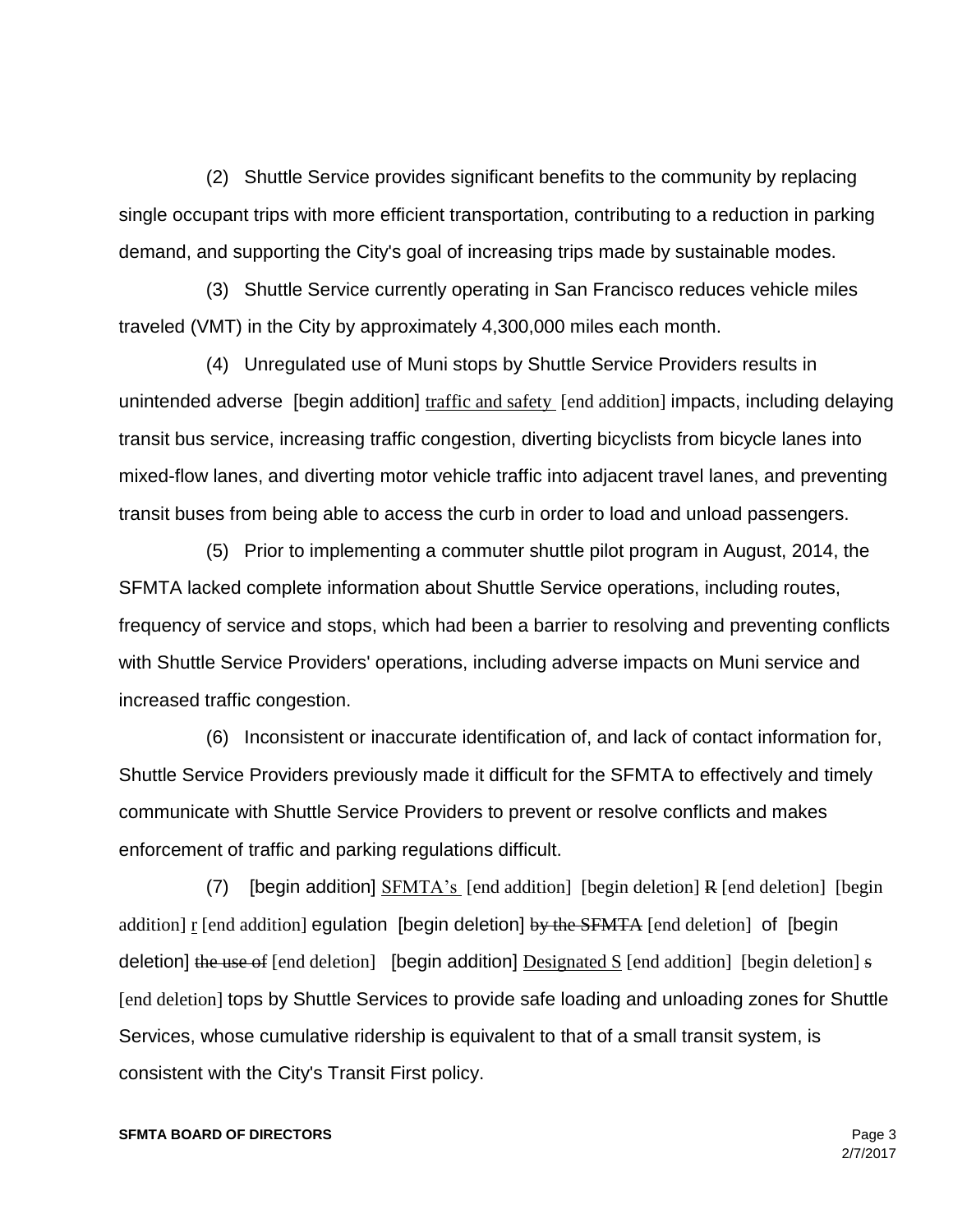(8) The commuter shuttle pilot program implemented in August 2014 enabled SFMTA to evaluate whether shared use of Muni stops by Shuttle Buses is consistent with efficient operation of the City's public transit system. An evaluation of the pilot program conducted by SFMTA [begin addition] in October 2015 [end addition] showed that the pilot program was successful in addressing the issues described above, and also showed ways that the program could be improved.

 [begin addition] (9) A subsequent evaluation of the commuter shuttle program completed in November 2016 concluded that the program was continuing to successfully address these issues. The evaluation showed a decrease in the potential for conflicts between commuter shuttles and public transit, a reduction in the number of shuttles traveling on small residential streets, and an increase in the number of new, cleaner vehicles in the commuter shuttle fleet. The SFMTA and the San Francisco County Transportation Authority also conducted a study of a potential "hub" system in which shuttles would be restricted to a limited number of stop locations in San Francisco. This study found that any hub scenario would result in a significant decrease in shuttle ridership and a concurrent increase in the number of people commuting by single-occupancy vehicle. The [end addition] SFMTA now seeks to [begin deletion] establish a [end deletion] [begin addition] continue the existing *[end addition]*  program [begin deletion] that continues the successful aspects of the pilot program [end deletion] while [begin deletion] building upon the lessons learned. [end deletion] [begin addition] continuing to closely monitor its progress and make improvements to its policies and procedures. [end addition]

# (c) **General Permit Program Requirements.**

 (1) The Director is authorized to implement a program for the issuance of Shuttle Permits beginning on a date designated by the Director. [begin deletion] The duration of the program shall not exceed 12 months from the date of commencement designated by the Director. [end deletion]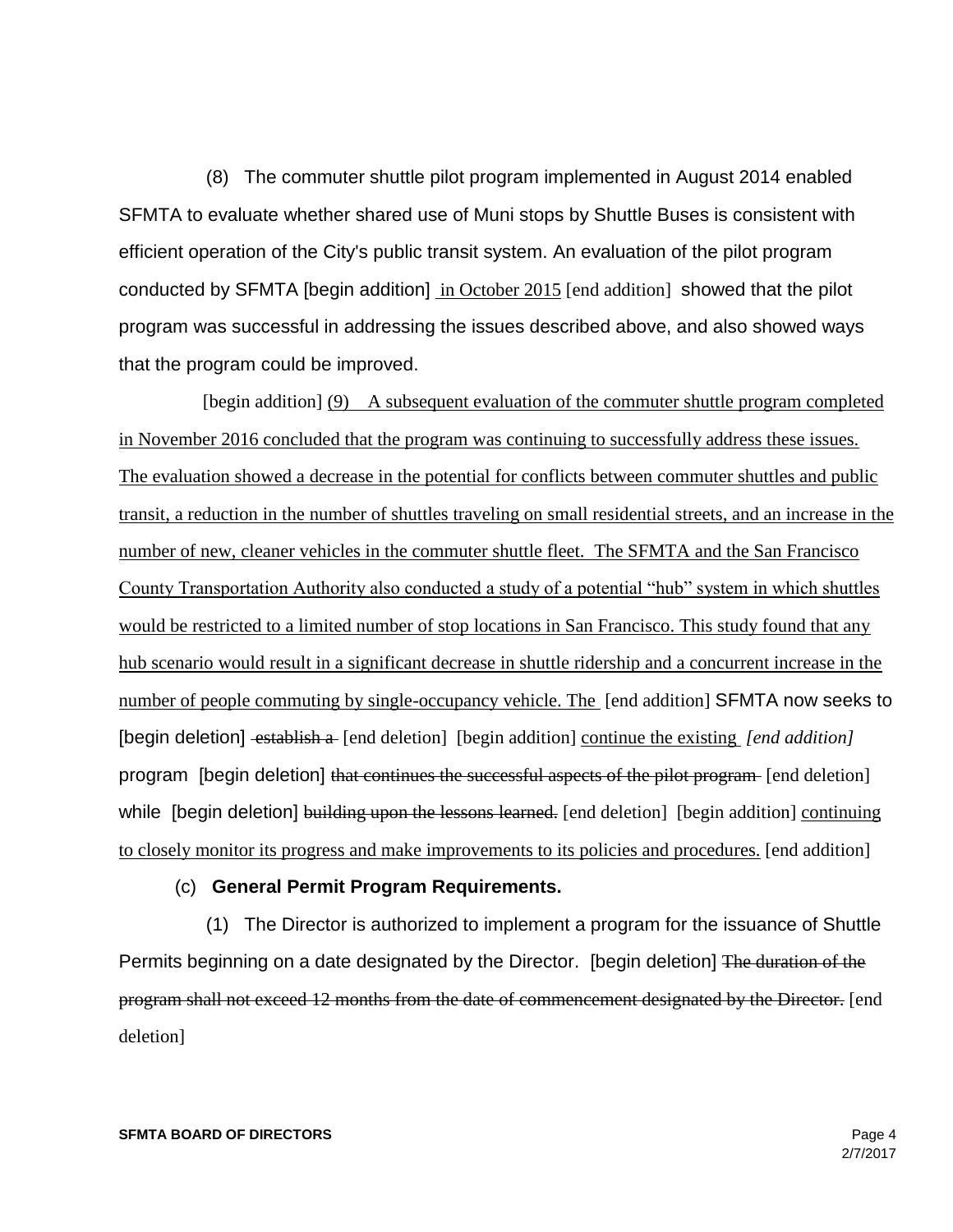(2) The Director may issue a Shuttle Permit for the use of Designated Stops upon receipt of an application from a Shuttle Service Provider on a form prescribed by the SFMTA which application meets the requirements of this Section 914.

 (3) The Shuttle Permit shall authorize the Shuttle Service Provider to receive a specified number of Shuttle [begin deletion] Placards [end deletion] [begin addition] Permit Authorization Stickers [end addition] issued by SFMTA.

 (4) The Director is authorized to establish up to 125 Designated Stops for the purposes of this program.

(d) **Shuttle Permit Application Requirements. [begin addition]** In addition to any other information requested by the Director, e [end addition] [begin deletion]  $E$  [end deletion] ach application for a permit or renewal of a permit shall contain the following information:

 (1) The name, business location, telephone number, fax number and email address of the Shuttle Service Provider [begin addition] or authorized agent [end addition] ;

 (2) The name, title and contact information of one or more persons representing the Shuttle Service Provider to be notified by SFMTA in the event of a problem or permit violation relating to the Permittee's Shuttle Service;

 (3) The total number of Shuttle Buses the Shuttle Service Provider intends to use to deliver Shuttle Service using Designated Stops;

(4) The total number of Shuttle [begin deletion] Placards [end deletion] [begin addition] Permit Authorization Stickers [end addition] requested;

 (5) The number of shuttle routes for which the permit applicant is proposing to provide Shuttle Service, including the frequency of service on each route, the neighborhoods served by each route, the origin and terminus of each route, and the frequency of Shuttle Service on each route. In lieu of a map, the permit applicant may provide a narrative statement describing the routes. The applicant need only identify the route to the extent that it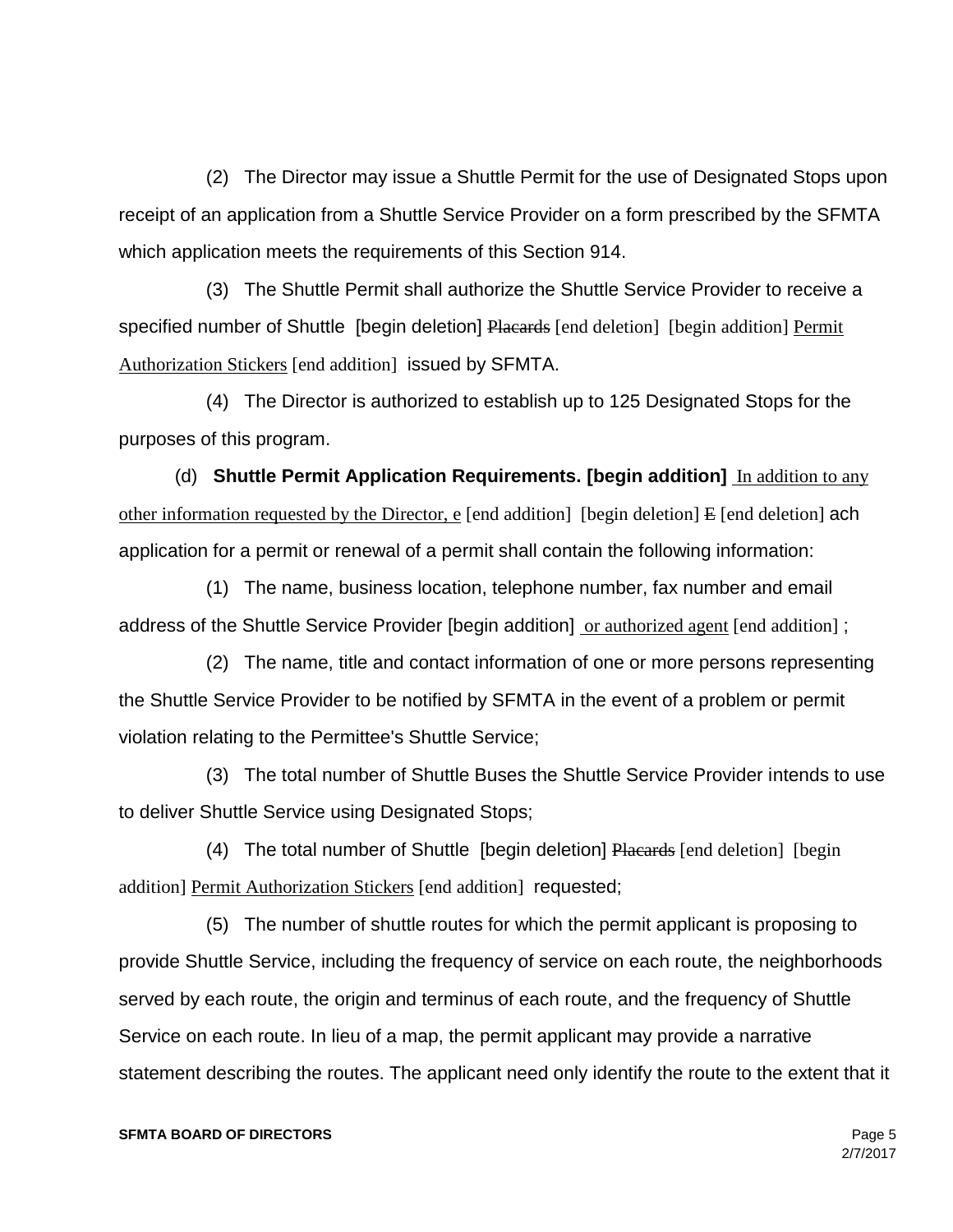lies within the City. Where the point of origin or termination is outside of the City, the applicant need only provide the county in which the point of origin or termination is located;

 (6) A list of the Designated Stops the permit applicant proposes to use on each shuttle route, along with the proposed frequency of use of each Designated Stop per day, resulting in a calculation of the total number of Stop Events per day at Designated Stops; and

 (7) If applicable, documentation of the Applicant's registration status with the California Public Utilities Commission ("CPUC"), including any Charter Party Carrier ("TCP") authorization or permits, or registration as a private carrier of passengers, and documentation that the Applicant maintains insurance in compliance with the applicable requirements imposed by the CPUC.

 (8) The application shall require the applicant to acknowledge that the Permittee, by acceptance of the permit, agrees to indemnify and hold the City and County of San Francisco, its departments, commissions, boards, officers, employees and agents ("Indemnitees") harmless from and against any and all claims, demands, actions or causes of action which may be made against the Indemnitees for the recovery of damages for the injury to or death of any person or persons or for the damage to any property resulting directly or indirectly from the activity authorized by the permit, including, regardless of the negligence of the Indemnitees.

 (9) Applicant shall provide a Service Disruption Prevention Plan which describes Permittee's efforts to maintain consistent and efficient service in the event of potential disruptions.

(A) The Service Disruption Prevention Plan must address, at a minimum:

 (i) How bus breakdowns or stalls (mechanical or otherwise) will be remedied quickly so as not to block access to bus zones or impede the free flow of traffic;

(ii) Sufficient bus availability to satisfy ridership demand;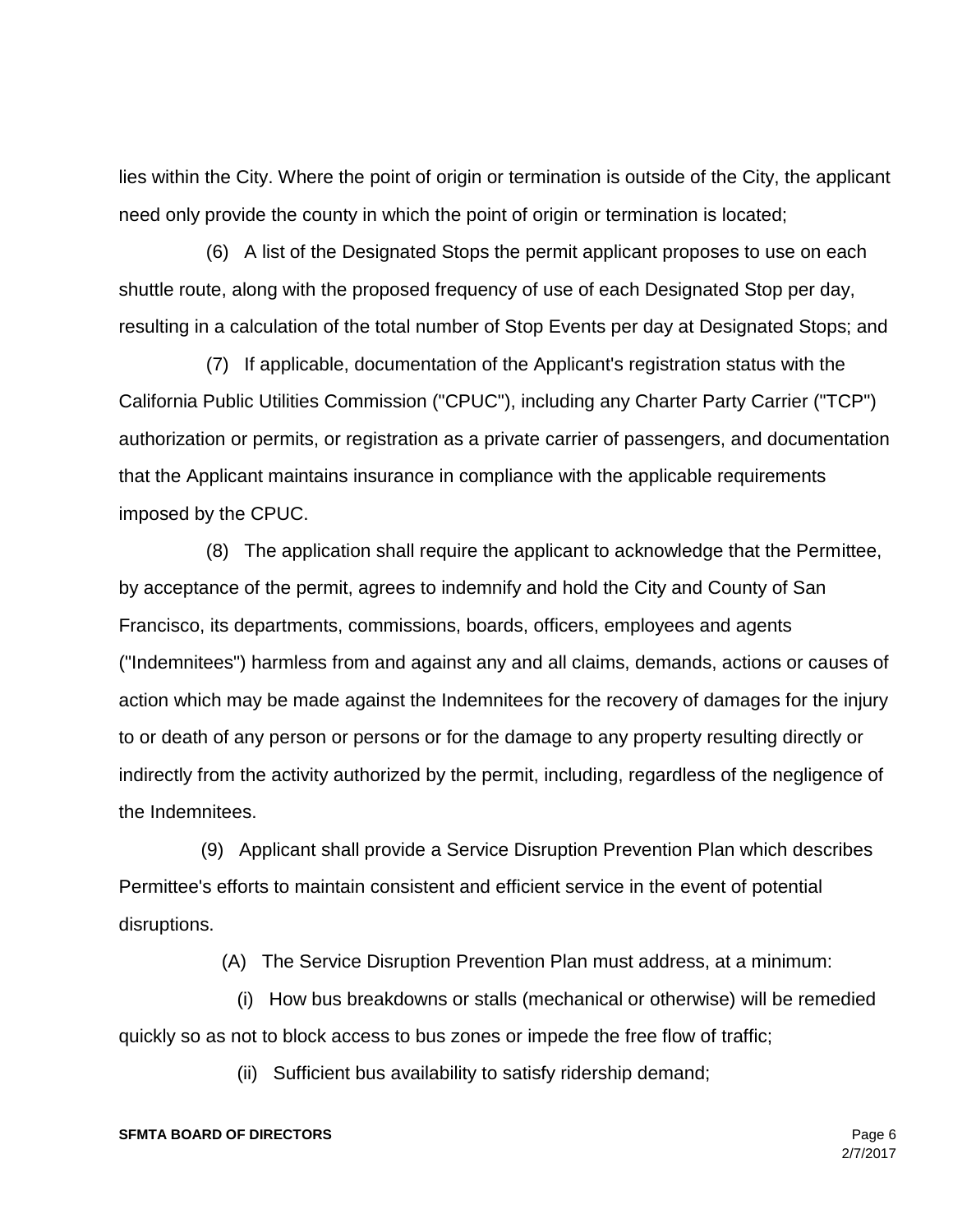(iii) Sufficient back-up driver staffing in the event that drivers are unable to work due to sickness or other reason;

 (iv) Contingency routing plans in the case of construction, special events, parades, celebrations, rallies, protests or other activity that may block access to certain city streets; and

 (v) A description of the means by which Applicant has considered the San Francisco Board of Supervisors' March 2015 Labor Harmony Resolution, including steps taken to avoid potential disruptions by addressing the principles and concerns set forth in such Resolution, and any agreements or documents evidencing such steps, as well as information regarding shuttle driver schedules (including any split-shifts), work hours, working conditions, and wages.

 (B) The Service Disruption Prevention Plan may, but is not required to, include statements from third parties describing the Applicant's efforts to prevent service disruptions.

 (C) The SFMTA will post the Service Disruption Prevention Plan for each Permittee on the SFMTA website.

 (D) The Permittee shall provide [begin addition] prompt [end addition] notice to SFMTA of any labor dispute in which it is involved that has the potential to cause a disruption of service.

 (e) **Permit Issuance.** After evaluating an applicant's permit application, the Director shall grant the Permit as requested, [begin deletion]  $\theta$  [end deletion] grant the Permit with modifications, or deny the Permit. Where the Permit is granted with modifications or denied, the notice shall explain the basis for the Director's decision. [begin addition] An applicant may request review of the Director's decision to deny the permit or grant the permit with modifications. [end addition] The Director [begin addition] shall [end addition] [begin deletion] may [end deletion] issue procedures [begin addition] governing [end addition] [begin deletion] for [end deletion]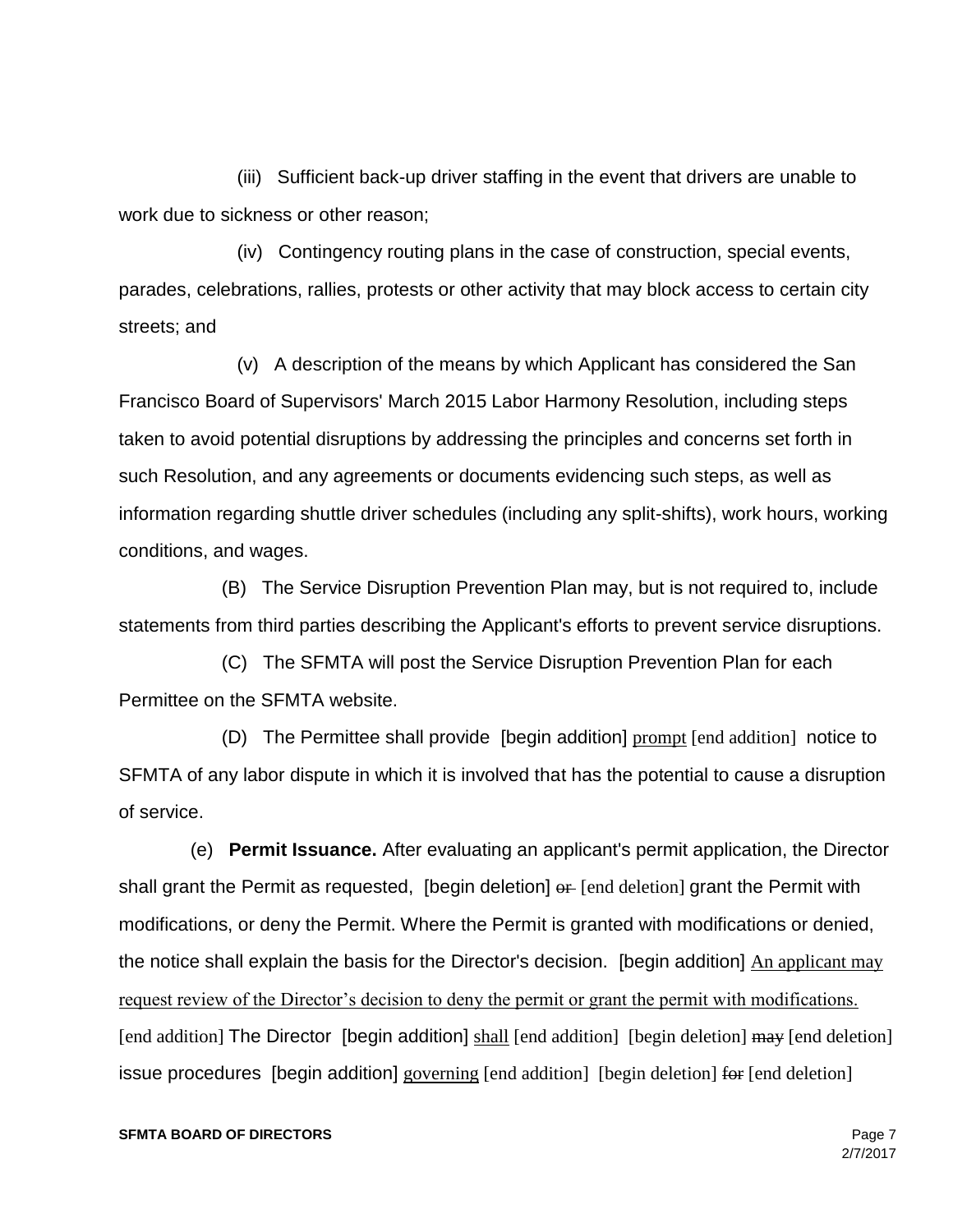review [begin deletion]  $\frac{1}{2}$  [end deletion] [begin addition] of [end addition] the Director's decision [begin deletion] upon request of the permit applicant [end deletion].

 (f) **Shuttle [begin deletion] Placard [end deletion] [begin addition] Permit Authorization Sticker [end addition] Application Requirements.** For each vehicle to be used in the Commuter Shuttle Program, Shuttle Service Providers shall apply for a Shuttle [begin deletion] Placard [end deletion] [begin addition] Permit Authorization Sticker [end addition] . Each application for a Shuttle [begin deletion] Placard [end deletion] [begin addition] Permit Authorization Sticker [end addition] or renewal of a Shuttle [begin deletion] Placard [end deletion] [begin addition] Permit Authorization Sticker [end addition] shall contain the following information for the Shuttle Bus that would be authorized, when bearing the Shuttle [begin deletion] Placard [end deletion] [begin addition] Permit Authorization Sticker [end addition], to use Designated Stops:

- (1) The manufacturer and vehicle make or model name;
- (2) The length, gross vehicle weight rating, and passenger capacity;

 (3) The model year, or, in the case of vehicles older than model year 2012 that were not previously authorized for use in Shuttle Service under the pilot program, documentation demonstrating compliance with applicable emissions standards for model year 2012;

- (4) The type of fuel or power used; and
- (5) The license plate number and vehicle registration information.

 (g) **Shuttle [begin deletion] Placard [end deletion] [begin addition] Permit Authorization Sticker [end addition] Issuance.** After evaluating an applicant's Shuttle [begin deletion] Placard [end deletion] [begin addition] Permit Authorization Sticker [end addition] application, the Director shall grant the Shuttle [begin deletion] Placard [end deletion] [begin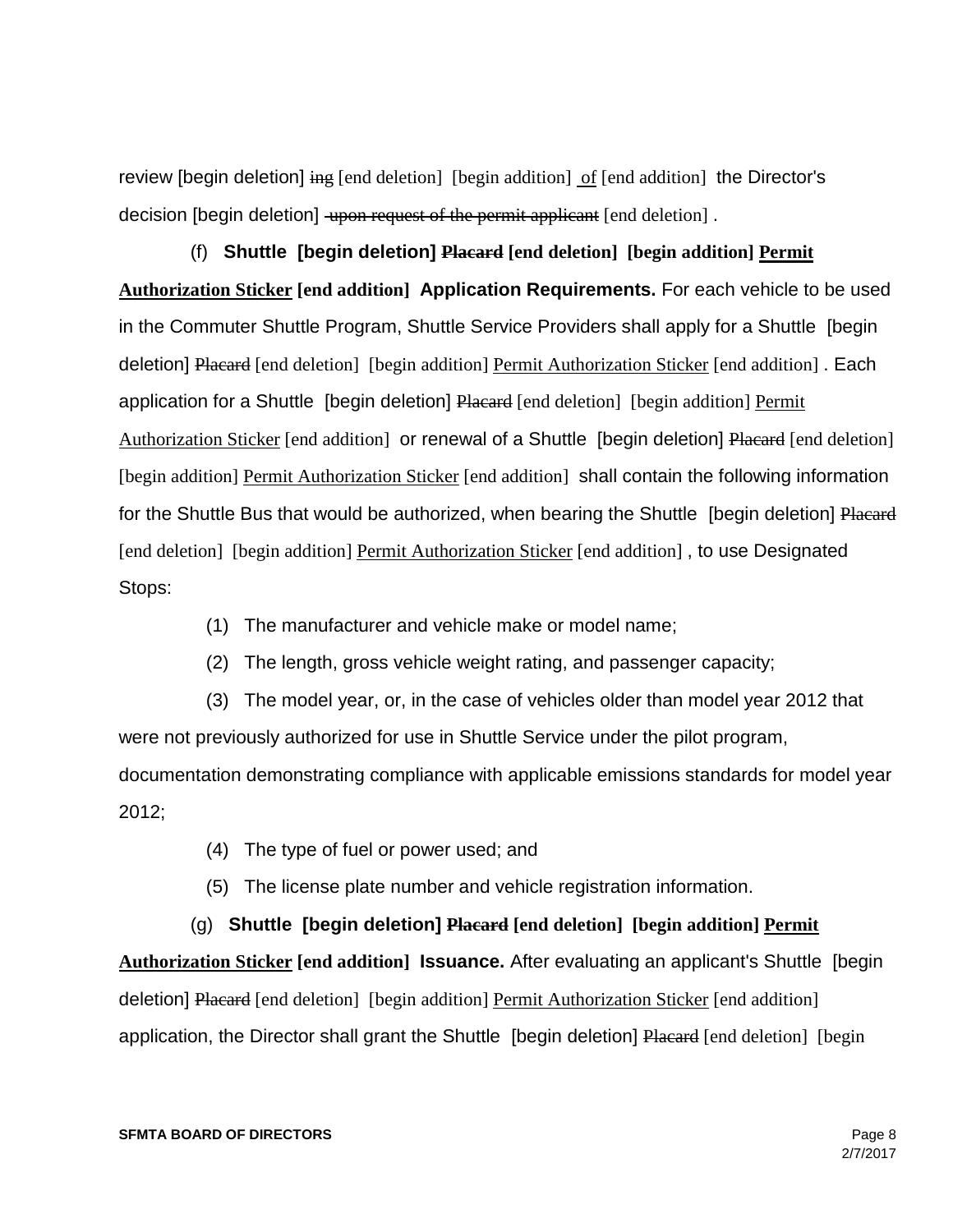addition] Permit Authorization Sticker [end addition] as requested, or deny the [begin deletion] Shuttle Placard [end deletion] application and state the reason(s) for the denial.

 (h) **Shuttle Permit Terms and Conditions.** The Director shall establish terms and conditions for Shuttle Permits. In addition to any other requirements imposed by the Director, Permits shall include the following terms [begin addition] and conditions [end addition] :

 (1) Any Shuttle Bus being operated in Shuttle Service under the Shuttle Permit shall be listed on the Permittee's Shuttle [begin deletion] Placard [end deletion] [begin addition] Permit Authorization Sticker [end addition] application and shall display a valid SFMTA-issued Shuttle [begin deletion] Placard [end deletion] [begin addition] Permit Authorization Sticker [end addition] visible from outside the Shuttle Bus at [begin addition] the [end addition] front [begin addition], [end addition] [begin deletion] and [end deletion] rear [begin addition], [end addition] [begin deletion] locations [end deletion] [begin addition] and on each side of [end addition] [begin deletion] on [end deletion] the Shuttle Bus as specified by the SFMTA, at all times such vehicle is being operated in Shuttle Service in the City. A Shuttle [begin deletion] Placard [end deletion] [begin addition] Permit Authorization Sticker [end addition] may be used only for the vehicle listed on the application for that Shuttle [begin deletion] Placard [end deletion] [begin addition] Permit Authorization Sticker [end addition] , and may not be transferred to any other vehicle [begin addition] without written approval from the Director determining that the transfer is warranted [end addition] .

(2) A Shuttle Bus bearing valid Shuttle [begin deletion] Placard [end deletion] [begin addition] Permit Authorization Stickers [end addition] shall be allowed to stop at any Designated Stop subject to the following conditions:

(A) The Shuttle Bus shall give priority to any [begin addition] public [end] addition] transit buses that are approaching or departing a Designated Stop [begin addition] and shall pull forward in order to accommodate other authorized users [end addition] ;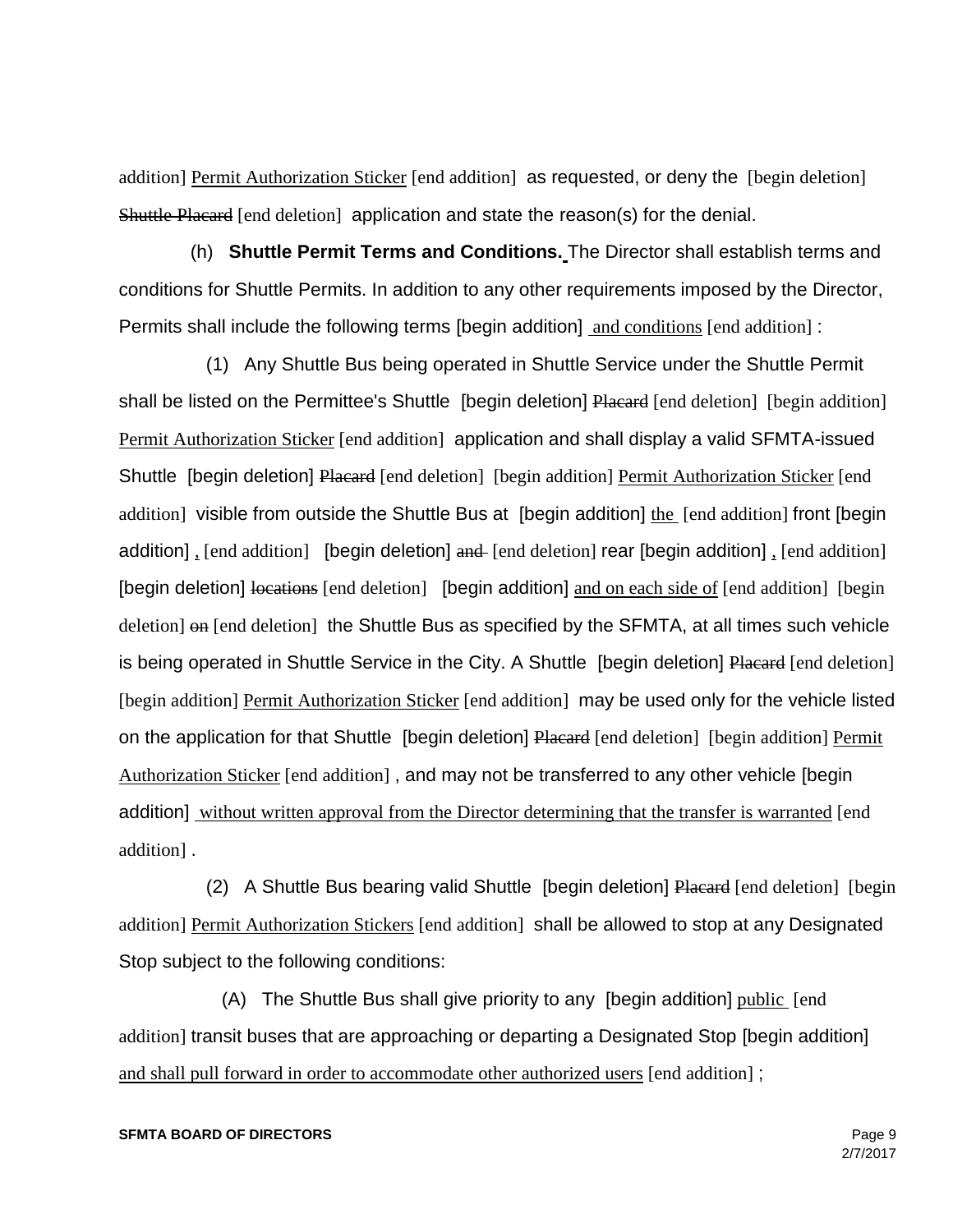(B) The Shuttle Bus shall not stop at any Muni stops other than Designated Stops;

 (C) The Shuttle Bus shall use Designated Stops only for active loading or unloading of passengers when in the course of actively providing Shuttle Service, [begin addition] unless the stop is otherwise designated, [end addition] and such loading and unloading shall be conducted as quickly as possible without compromising the safety of passengers, pedestrians, bicyclists or other motorists;

 (D) Loading and unloading of passengers shall not take place in, or impede travel in, a lane of traffic or bicycle lane.

(3) A Shuttle Permit and Shuttle [begin deletion] Placard [end deletion] [begin addition] Permit Authorization Sticker [end addition] shall not exempt a Shuttle Bus from any other Parking restrictions or traffic regulations except as authorized by this Section 914, and a Shuttle Bus stopping or parking at any Muni stop, including a Designated Stop, in violation of the terms and conditions set forth in this Subsection (h) may be cited for violation of California Vehicle Code Section 22500(i). [begin addition] A Shuttle Bus stopping or parking at any white zone in the Designated Stop network in violation of the terms and conditions set forth in this Subsection (h) may be cited for violation of Transportation Code Section 7.2.38. [end addition]

 (4) The Permittee shall comply with all applicable federal, state, and local laws, including this Code, the California Vehicle Code, and applicable CPUC requirements, including those for registration, insurance, vehicle inspection, and regulation of drivers [begin deletion] ; [end deletion] [begin addition] .

[end addition] (5) The Permittee shall equip each Shuttle Bus with an on-board device capable of providing real-time location [begin addition] and Stop Event [end addition] data to the SFMTA in accordance with specifications issued by the Director, and shall maintain a continuous feed of the specified data at all times when the Shuttle Bus is being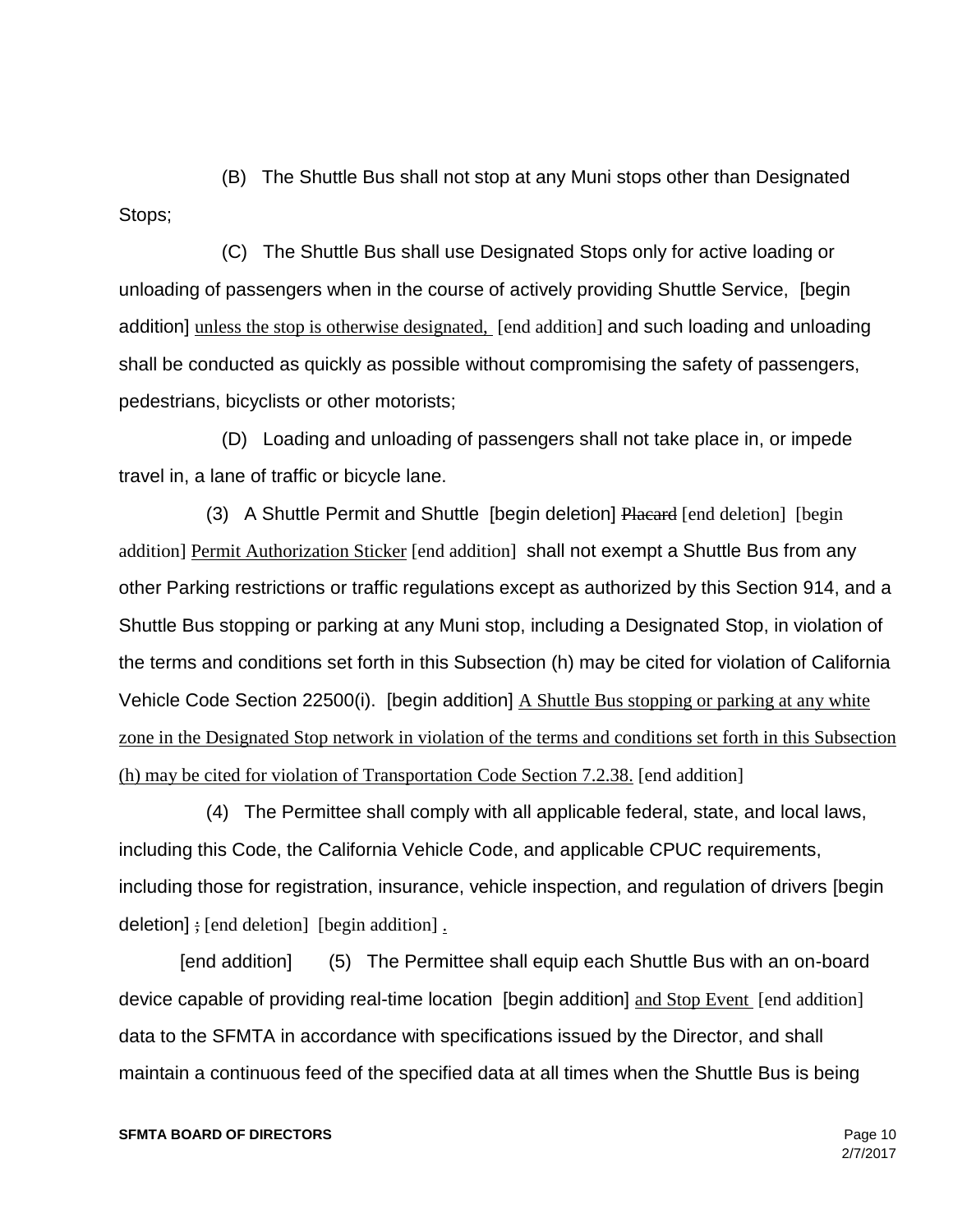used to provide Shuttle Service within the City. The Permittee shall begin providing a continuous feed of such data to the SFMTA on the first day that the Permittee begins providing Shuttle Service under the Permit unless the Director establishes an alternate date. The SFMTA shall not be responsible for any equipment, or for the failure of any equipment, installed inside any Shuttle Bus for any reason, including for the purpose of complying with this Section 914. If a Shuttle Bus becomes unable to provide the required data for any reason, Permittee shall not operate that Shuttle Bus in Shuttle Service without first notifying SFMTA of the identity of the bus, the route affected and the time at which Permittee expects the data transmission to be restored. To facilitate SFMTA's monitoring of Shuttle Bus operations, the Director may issue regulations limiting the duration that a Shuttle Bus may operate in Shuttle Service without being able to provide the required data.

 (6) The Permittee shall provide the following data regarding its Shuttle Buses, updated each month: average daily Stop Events per Designated Stop for all Shuttle Buses, monthly vehicle miles traveled by Shuttle Buses in commuter shuttle service in San Francisco (including any deadheading), average daily boardings in commuter shuttle service in San Francisco [begin deletion] , average daily occupancy for each Shuttle Bus upon exiting San Francisco (if applicable) [end deletion] , average daily occupancy for each Shuttle Bus upon arrival at destination, and average number of daily Shuttle Buses in operation.

 (7) The Permittee shall, in a timely manner and as otherwise required by law, pay all traffic and parking citations issued to its Shuttle Buses in the course of providing Shuttle Service, as well as all permit fees and penalties for permit violations as set forth in subsections (j) and (l) below, subject to the Permittee's right under applicable law to contest such citations or penalties.

 (8) Where the Director determines that the continued use of a particular Shuttle Bus listed on a Shuttle Provider's permit application would constitute a risk to public safety,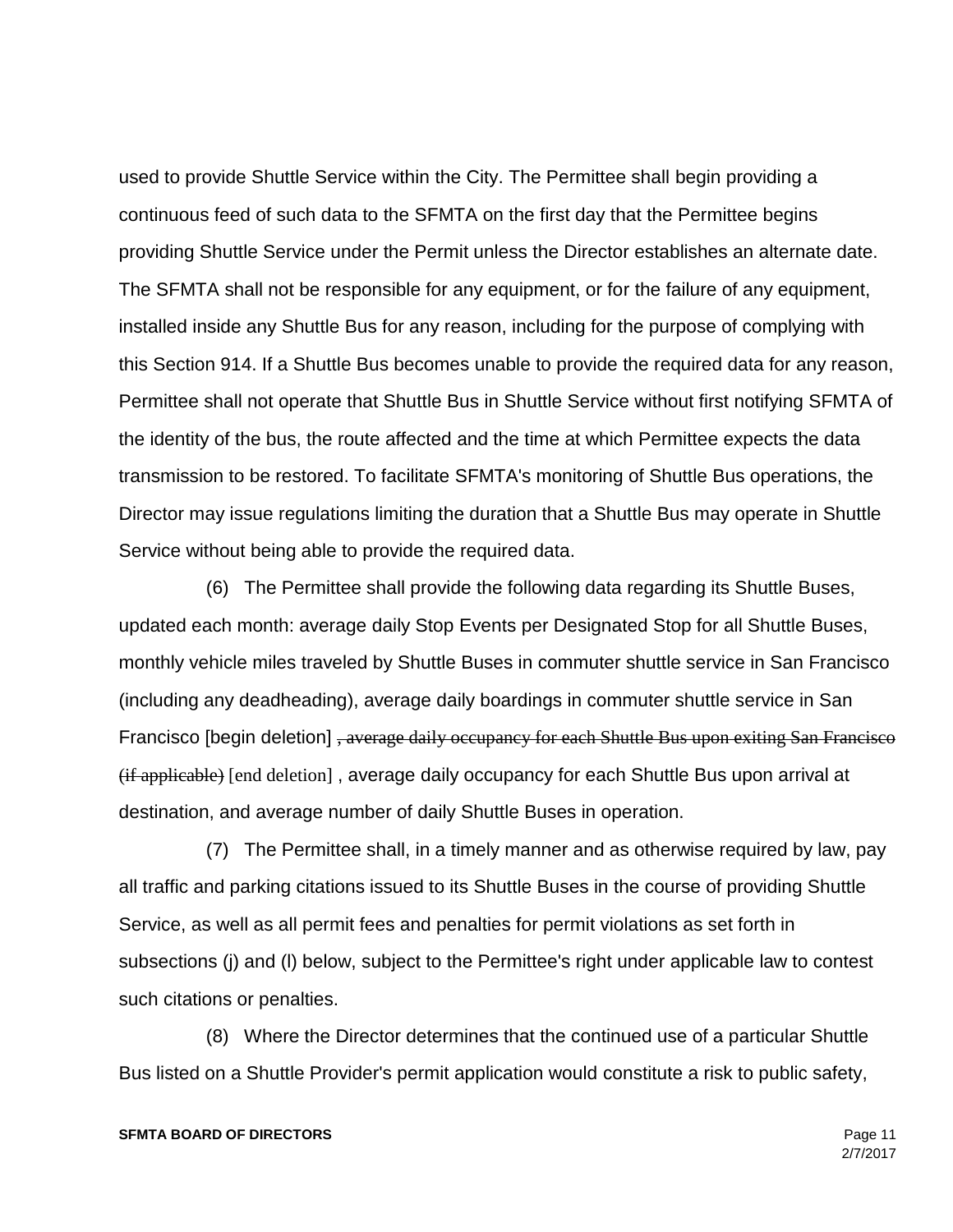the Director shall notify the Shuttle Provider in writing, and said Shuttle Bus shall immediately be ineligible to use any Designated Stops unless and until the Shuttle Provider has proven to the satisfaction of the Director that the Shuttle Bus no longer constitutes a risk to public safety.

 (9) Permitted Shuttle Buses that exceed 35 feet in length traveling in San Francisco may travel only on the major and minor arterial street network for the City of San Francisco, as determined by the California Department of Transportation [begin addition] , except as otherwise directed by police or other law enforcement officers, authorized SFMTA employees, or official traffic control devices [end addition] . [begin addition] [end addition]

 (10) Permittee shall certify that all of its operators who drive permitted Shuttle Buses in San Francisco have viewed the SFMTA's Large Vehicle Urban Driving Safety video, which will be made available to all permit applicants.

 (11) Any Shuttle Service Provider providing Shuttle Service that is free to the public and provided by Shuttle Buses that display the words "Free to the Public" clearly legible on the loading side of the Shuttle Bus in letters at least four inches tall, shall be exempt from otherwise applicable permit fees for Stop Events made by such Shuttle Buses.

 (12) All Shuttle Buses not already approved for use under the SFMTA's commuter shuttle pilot program as of January 31, 2016 must be either model year 2012 or newer, or be equipped with a power source that complies with emissions standards applicable to [begin deletion] the [end deletion] 2012 [begin addition] model year vehicles of that [end addition] class [begin deletion] of vehicle [end deletion]. As of January 1, 2020, all Shuttle Buses used by Permittees for Shuttle Service must be model year 2012 or newer [begin addition], or be equipped with a power source that complies with emissions standards applicable to 2012 model year vehicles of that class [end addition] . After January 1, 2020, all Shuttle Buses used by Permittees for Shuttle Service must be no more than eight model years old [begin addition] , or be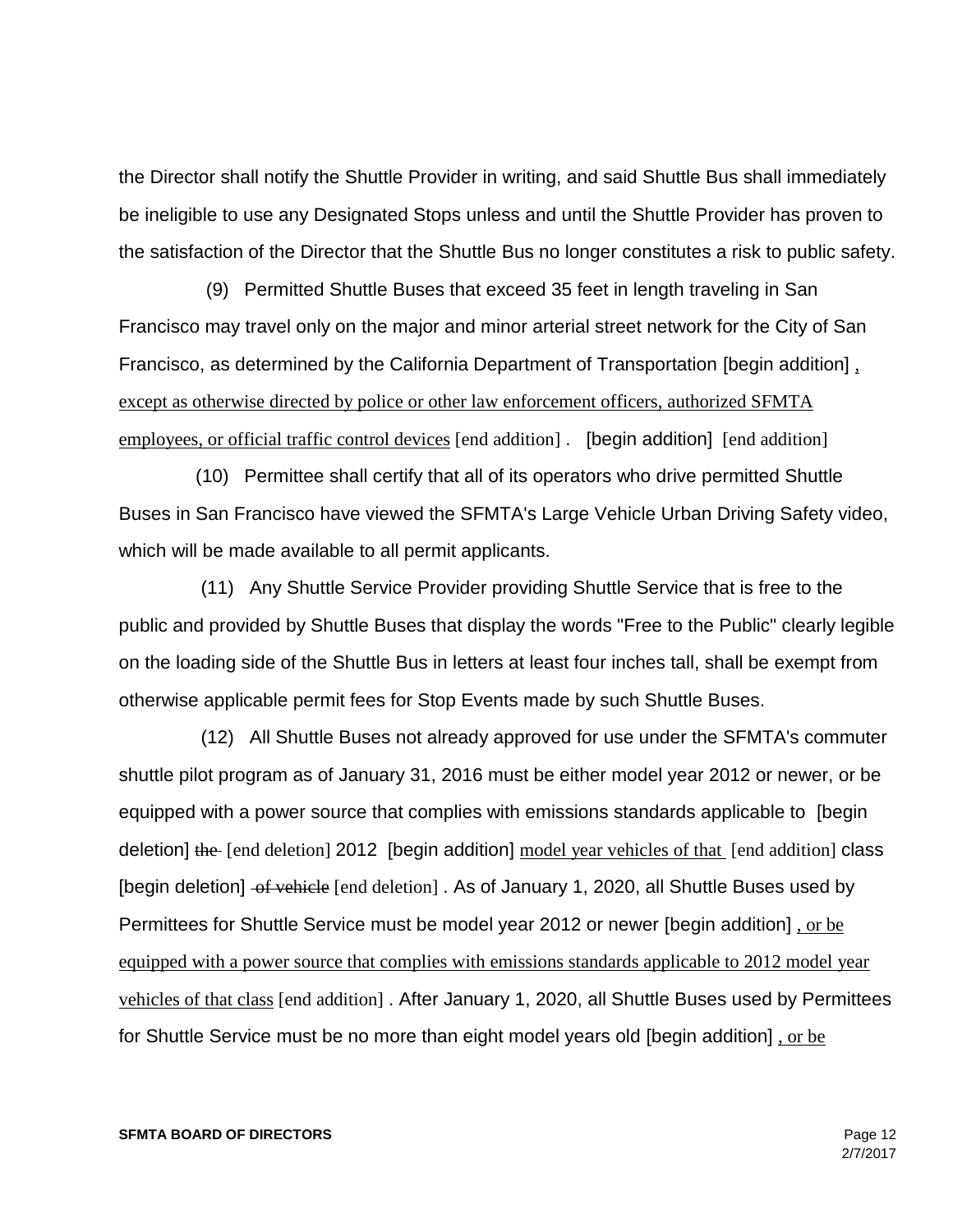equipped with a power source that complies with emissions standards applicable to the same class of vehicle eight model years prior to the current model year.

(13) Any Shuttle Bus not already authorized for use in the commuter shuttle program as of June 30, 2017, as evidenced by having been issued a Permit Authorization Sticker on or before that date, shall comply with disability access requirements issued by the Director. [end addition]

 (i) **Duration of Shuttle Permits and Shuttle [begin deletion] Placard [end deletion] [begin addition] Permit Authorization Stickers [end addition] .** Shuttle Permits and Shuttle [begin deletion] Placard [end deletion] [begin addition] Permit Authorization Stickers [end addition] issued under this Section 914 shall expire on [begin deletion] e [end deletion] [begin addition] June 30, 2018, [end addition] [begin deletion] year from the effective date of issuance the ordinance establishing the commuter shuttle permit program on a permanent basis,\* [end deletion] and [begin addition] , if renewed,shall expire [end addition] annually thereafter [begin addition] on June 30 [end addition], unless a shorter term is requested by the Permittee, the Permit is revoked, or the Director for good cause finds a shorter term is warranted.

(j) **Fees.**

 (1) Unless exempted under subsection (h)(11), Shuttle Service Providers shall pay a Designated Stop use and permit fee as set forth in Section 902. The fee is intended to cover the costs incurred by SFMTA as a result of permit program implementation, administration, enforcement, and evaluation. The Designated Stop use fee shall be determined by multiplying the total number of anticipated daily Stop Events stated in the permit application for each Permittee by the per stop fee set forth in Section 902. The Director is authorized, in his or her discretion, to impose pro-rated Designated Stop use fees where a Shuttle Service Provider applies for a permit or permit modification [begin addition] with a duration of less than 12 months [end addition] [begin deletion] following date of commencement of the program [end deletion].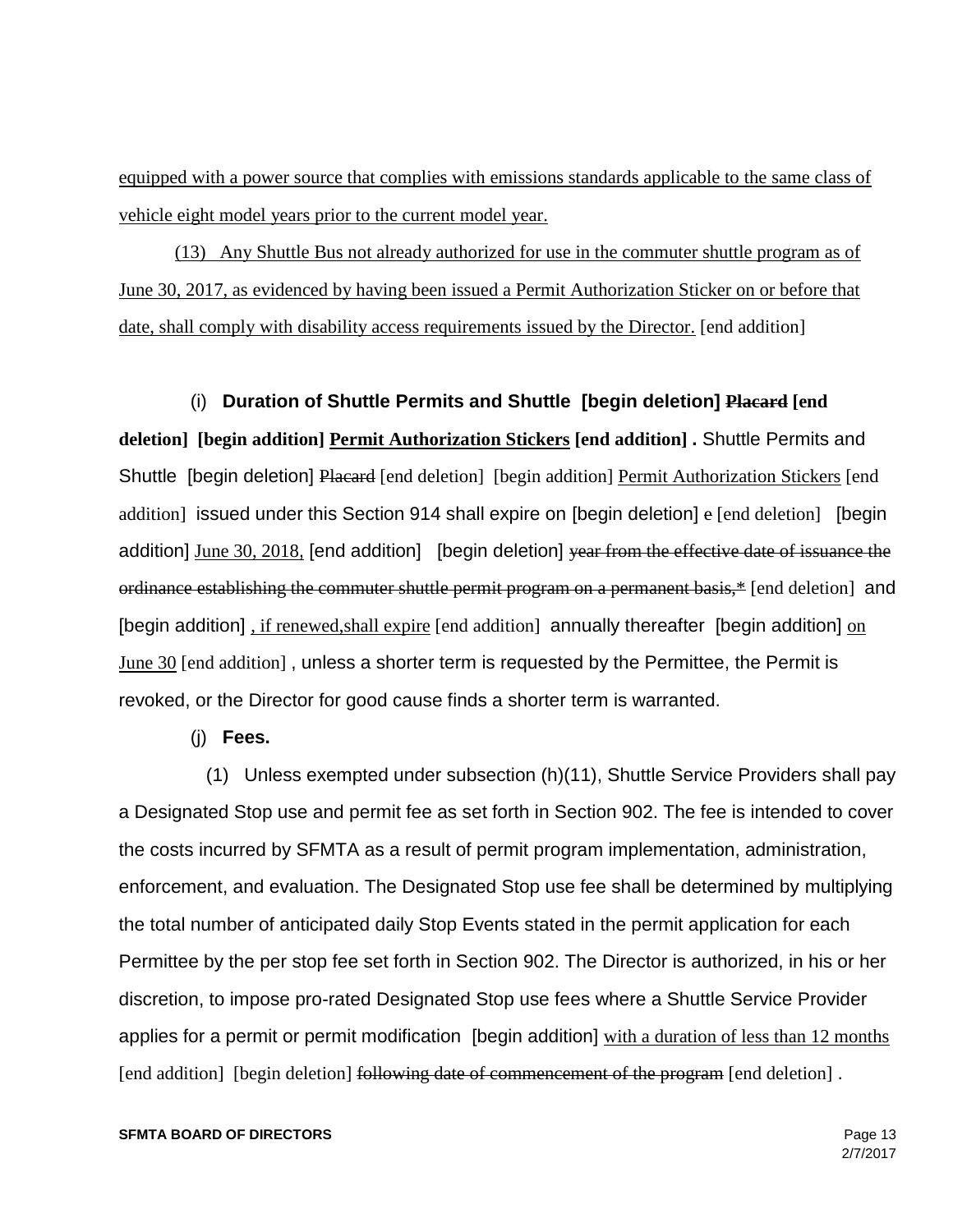(2) Permittees shall be billed for the Designated Stop use and permit fee upon issuance or renewal of the Permit, and on a monthly basis thereafter. The Designated Stop use and permit fee shall be due and payable within 30 days from the date of invoice. Fees remaining unpaid 30 days after the date of invoice shall be subject to a 10% penalty plus interest at the rate of 1% per month on the outstanding balance, which shall be added to the fee amount from the date that payment is due.

 (3) SFMTA shall reconcile the number of Stop Events for each Shuttle Service Provider against the actual stop data provided to the SFMTA on a semi-annual basis but reserves the right to conduct such reconciliation on a more frequent basis if necessary [begin addition] or appropriate,including but not limited to when SFMTA has concerns about the accuracy or reliability of such data [end addition] . Where the SFMTA determines that a Shuttle Service Provider has used Designated Stops more frequently than authorized under the Provider's Permit, the Provider shall pay the additional Designated Stop use fee due. Where SFMTA determines that the Permittee's use of Designated Stops exceeds the authorized number of daily Stop Events by 10% or more, the Provider shall pay the additional Designated Stop use fee due, plus a 10% penalty. All such fees shall be due within 30 days from the date of invoice. Fees remaining unpaid after that date shall be subject to interest at the rate of 1% per month on the outstanding balance, which shall be added to the fee amount from the date that payment is due.

# (k) **Grounds for Suspension or Revocation.**

 (1) The Director may suspend or revoke a permit issued under this Section 914 upon written notice of revocation and opportunity for hearing. The Director is authorized to promulgate hearing and review procedures for permit suspension and revocation proceedings. Upon revocation or suspension, the Shuttle Service Provider shall surrender such Permit and the Shuttle [begin deletion] Placards [end deletion] [begin addition] Permit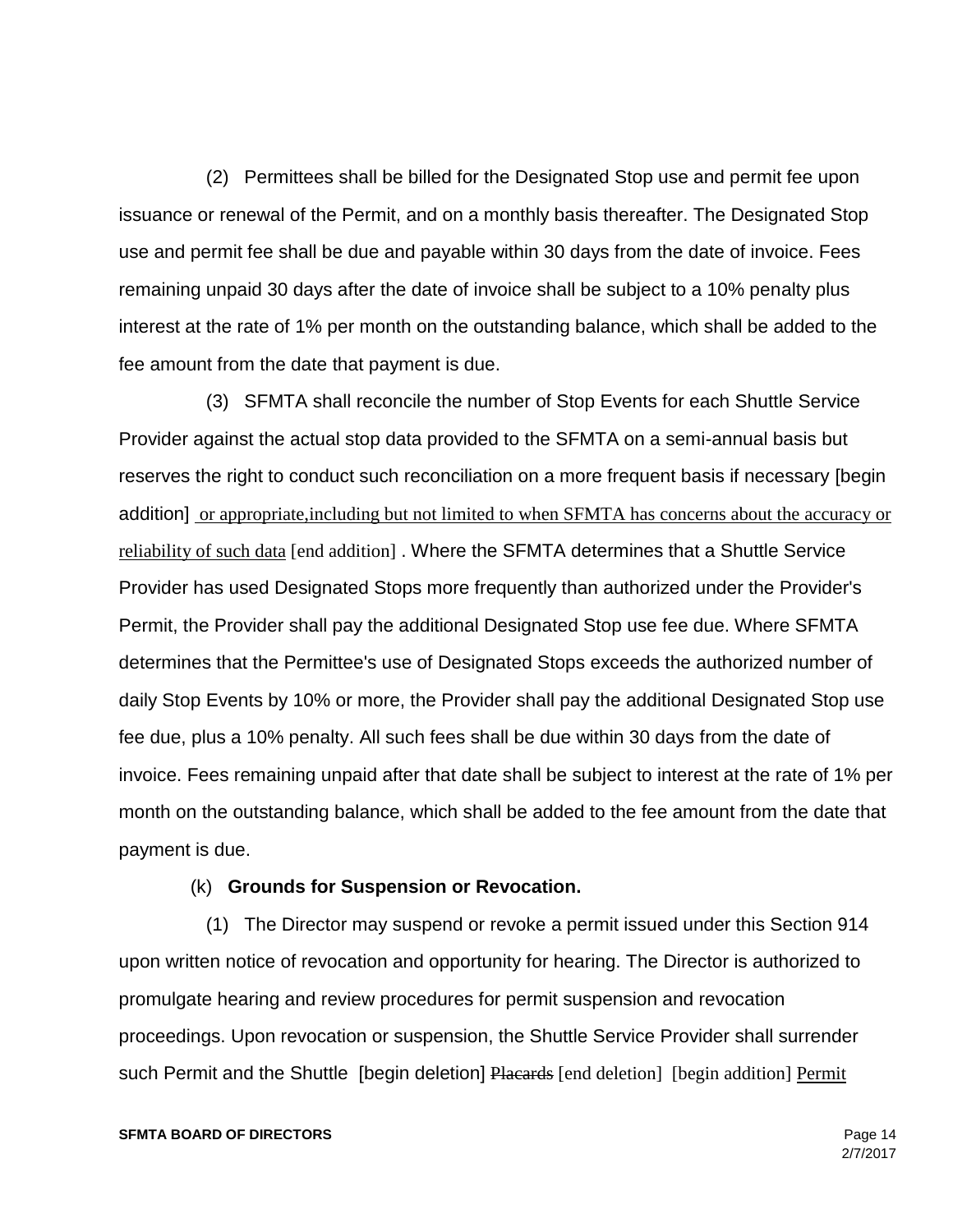Authorization Stickers [end addition] authorized under the Permit in accordance with the instructions in the notice of suspension or revocation.

 (2) Where the Director determines that public safety is at risk, or where the Permittee's continued operation as a Shuttle Service Provider would be in violation of the California Public Utilities Code or the California Vehicle Code, the Director is authorized to suspend a permit issued under this Section 914 immediately upon written notice of suspension to the Permittee, provided that the Director shall provide the Permittee with the opportunity for a hearing on the suspension within five business days of the date of notice of suspension.

 (3) A permit issued under this Section 914 may be suspended or revoked under this paragraph following the Director's determination after an opportunity for hearing that:

 (A) the Permittee has failed to abide by any permit condition [begin addition] , including repeated failure to pay the Designated Stop use and permit fee or any penalties imposed for violation of this Section 914 [end addition] ;

 (B) the Permittee knowingly or intentionally provided false or inaccurate information on a permit application;

 (C) one or more of Permittee's Shuttle Buses have, in the course of providing Shuttle Service, repeatedly and egregiously violated parking or traffic laws;

 (D) the Permittee's continued operation as a Shuttle Service Provider would constitute a public safety risk; or

 (E) the Permittee's continued operation as a Shuttle Service Provider would be in violation of the California Public Utilities Code or the California Vehicle Code.

(l) **Administrative Penalties.**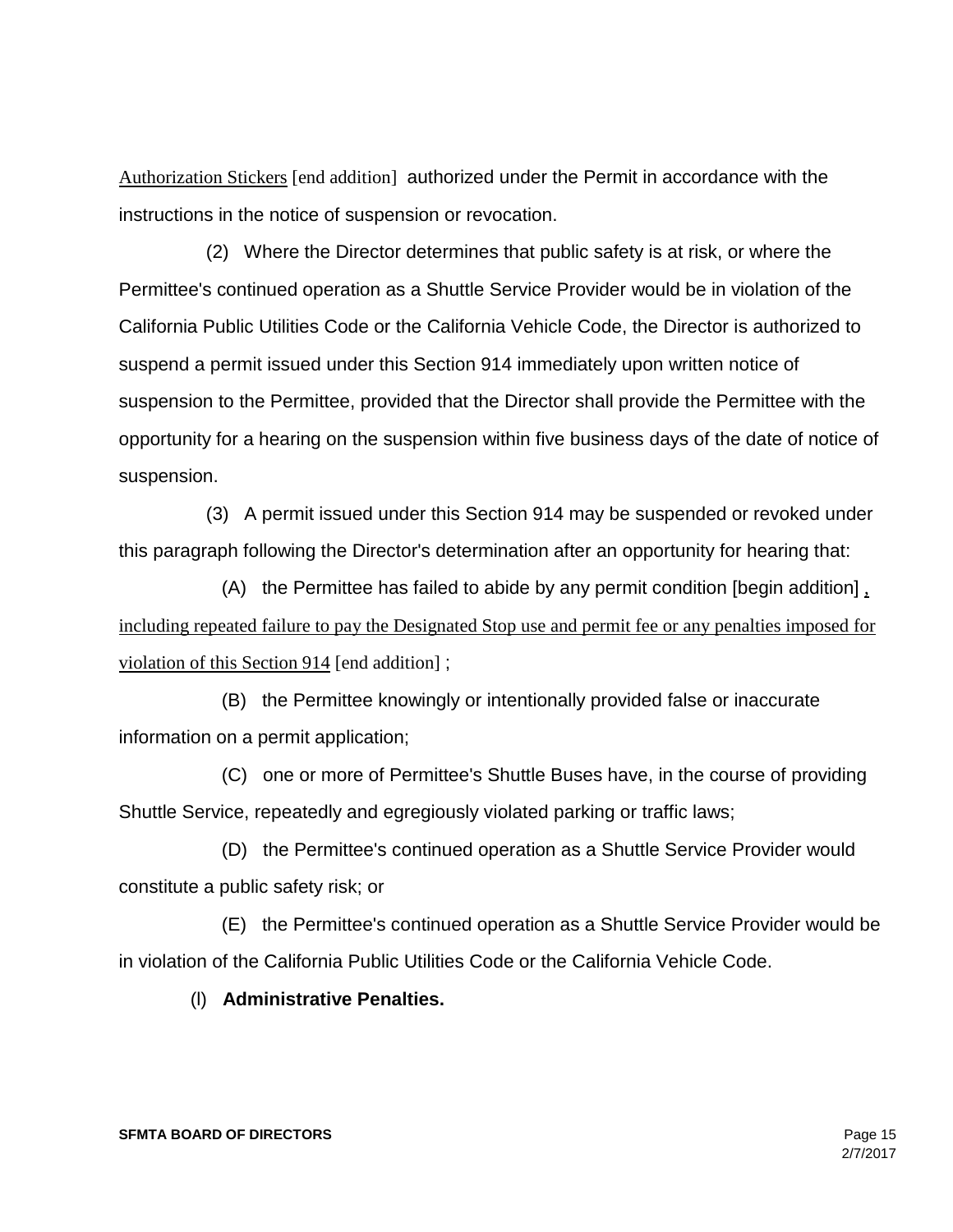(1) This Section shall govern the imposition, assessment and collection of administrative penalties imposed for violations of permit conditions set forth under Subsection 914(h).

(2) The SFMTA Board of Directors finds:

 (A) That it is in the best interest of the City, its residents, visitors and those who travel on City streets to provide an administrative penalty mechanism for enforcement of Shuttle Bus permit conditions [begin addition] [end addition] [begin deletion] ; and [end deletion]

 (B) That the administrative penalty scheme established by this section is intended to compensate the public for the injury or damage caused by Shuttle Buses being operated in violation of the permit conditions set forth under Subsection 914(h). The administrative penalties authorized under this section are intended to be reasonable and not disproportionate to the damage or injury to the City and the public caused by the prohibited conduct.

 (C) The procedures set forth in this Section are adopted pursuant to Government Code Section 53069.4, which governs the imposition, enforcement, collection, and administrative review of administrative citations and fines by local agencies, and pursuant to the City's home rule power over its municipal affairs.

 (3) Any Service Provider that is operating a Shuttle Bus in violation of the permit conditions set forth under Subsection 914(h) may be subject to the issuance of a citation and imposition of an administrative penalty under this Subsection 914(l).

(4) Administrative penalties for each violation may not exceed  $\frac{1}{2}$  [begin deletion]  $\frac{250}{2}$ [end deletion] [begin addition] 500 for the first violation of Subsection 914(h) by a Permittee or \$1000 for any subsequent violation of Subsection 914(h) within a 12-month period by that Permittee [end addition] . In determining the amount of the penalty, the officer or employee who issued the citation may take any or all of the following factors into consideration: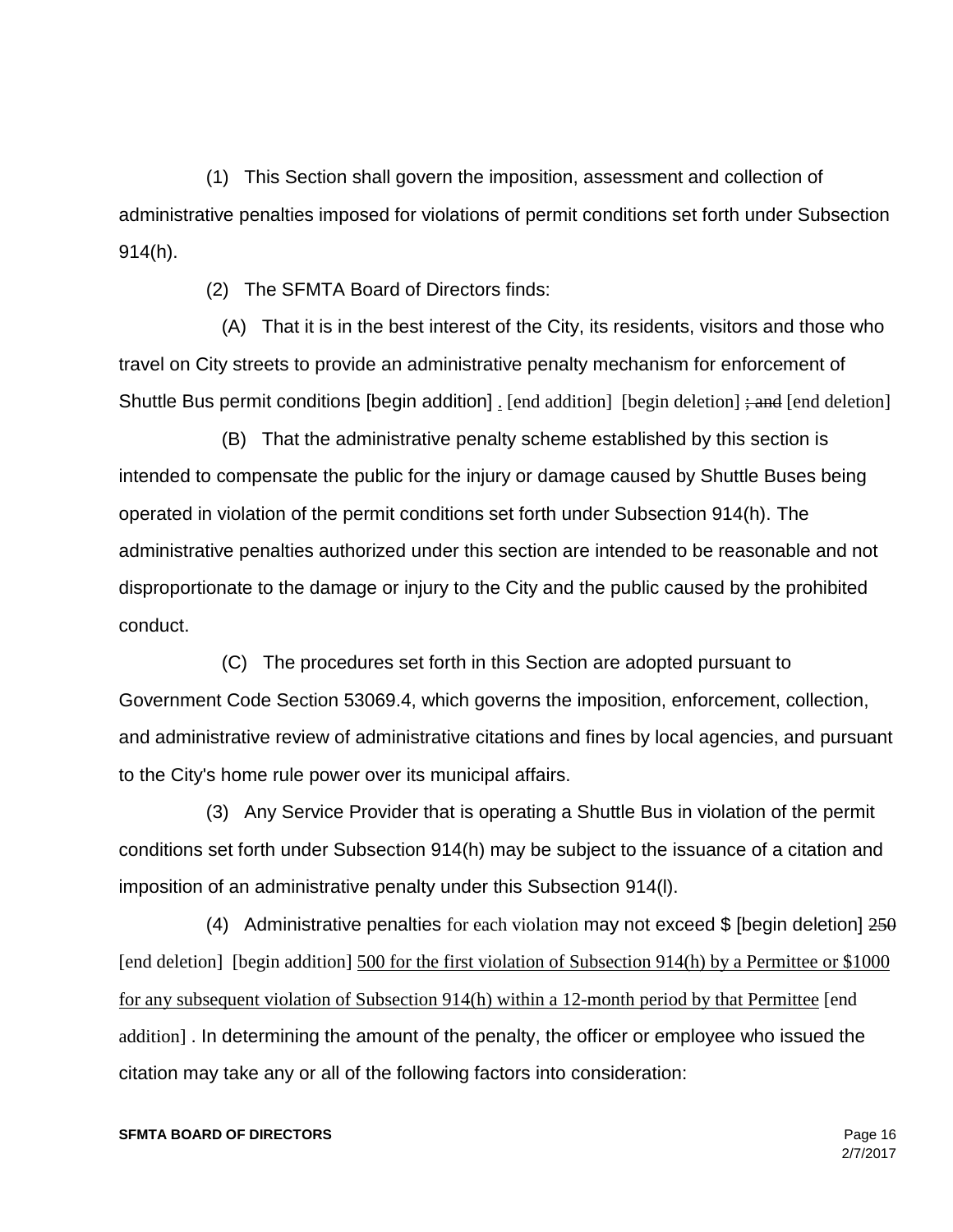- (A) The duration of the violation;
- (B) The frequency, recurrence and number of violations by the same violator;
- (C) The seriousness of the violation;
- (D) The good faith efforts of the violator to correct the violation;
- (E) The economic impact of the fine on the violator;
- (F) The injury or damage, if any, suffered by any member of the public;
- (G) The impact of the violation on the community;

 (H) The amount of City staff time expended investigating or addressing the violation;

- (I) The amount of fines imposed by the charging official in similar situations;
- (J) Such other factors as justice may require.

 (5) The Director of Transportation is authorized to designate officers or employees of the Municipal Transportation Agency to issue citations imposing administrative penalties for violations of the permit conditions set forth in Subsection 914(h), hereafter referred to as the "Charging Official."

 (6) **Administrative Citation.** A Charging Official who determines that there has been a violation of the permit conditions set forth in Subsection 914(h), may issue an administrative citation to the Shuttle Service Provider permitted under this Section 914. The Charging Official shall either serve the citation personally on the Shuttle Service Provider or serve it by certified U.S. mail sent to the address indicated on the Shuttle Service Provider's permit application.

 (7) The citation shall contain the following information: the name of the person or entity cited; the date, time, address or location and nature of the violation; the date the citation is issued; the name and signature of the Charging Official; the amount of the administrative penalty, acceptable forms of payment of the penalty; and that the penalty is due and payable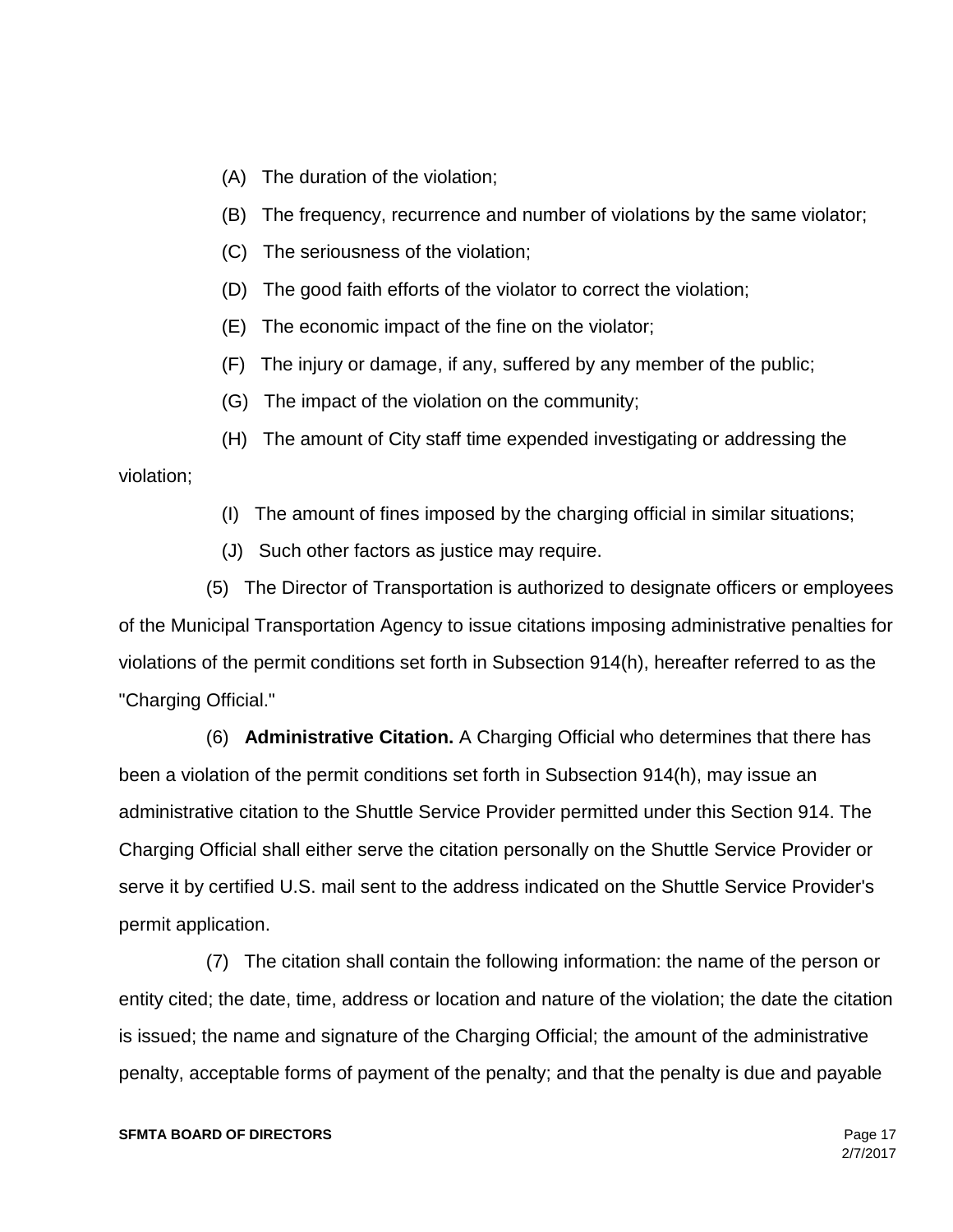to the SFMTA within 15 business days from (A) the date of issuance of the citation if served personally, or (B) the date of receipt of the citation if served by certified U.S. Mail. The citation shall also state that the person or entity cited that it has the right to appeal the citation, as provided in Subsection 914(l).

# (8) **Request for Hearing; Hearing.**

 (A) A person or entity may appeal the issuance of a citation by filing a written request with the SFMTA Hearing Division within 15 business days from (i) the date of the issuance of a citation that is served personally or (ii) the date of receipt if the citation is served by certified U.S. Mail. The failure of the person or entity cited to appeal the citation shall constitute a failure to exhaust administrative remedies and shall preclude the person or entity cited from obtaining judicial review of the validity of the citation.

 (B) At the time that the appeal is filed, the appellant must deposit with the SFMTA Hearing Division the full amount of the penalty required under the citation.

 (C) The SFMTA Hearing Division shall take the following actions within 10 days of receiving an appeal: appoint a hearing officer, set a date for the hearing, which date shall be no less than 10 and no more than 60 days from the date that the appeal was filed, and send written notice of the hearing date to the appellant and the Charging Official.

 (D) Upon receiving notice that the SFMTA Hearing Division has scheduled a hearing on an appeal, the Charging Official shall, within three City business days, serve the hearing officer with records, materials, photographs, and other evidence supporting the citation. The hearing officer may grant a request to allow later service and may find good cause to continue the hearing because of the delay.

 (E) The hearing officer shall conduct all appeal hearings under this Chapter and shall be responsible for deciding all matters relating to the hearing procedures not otherwise specified in this Section. The Charging Official shall have the burden of proof in the hearing.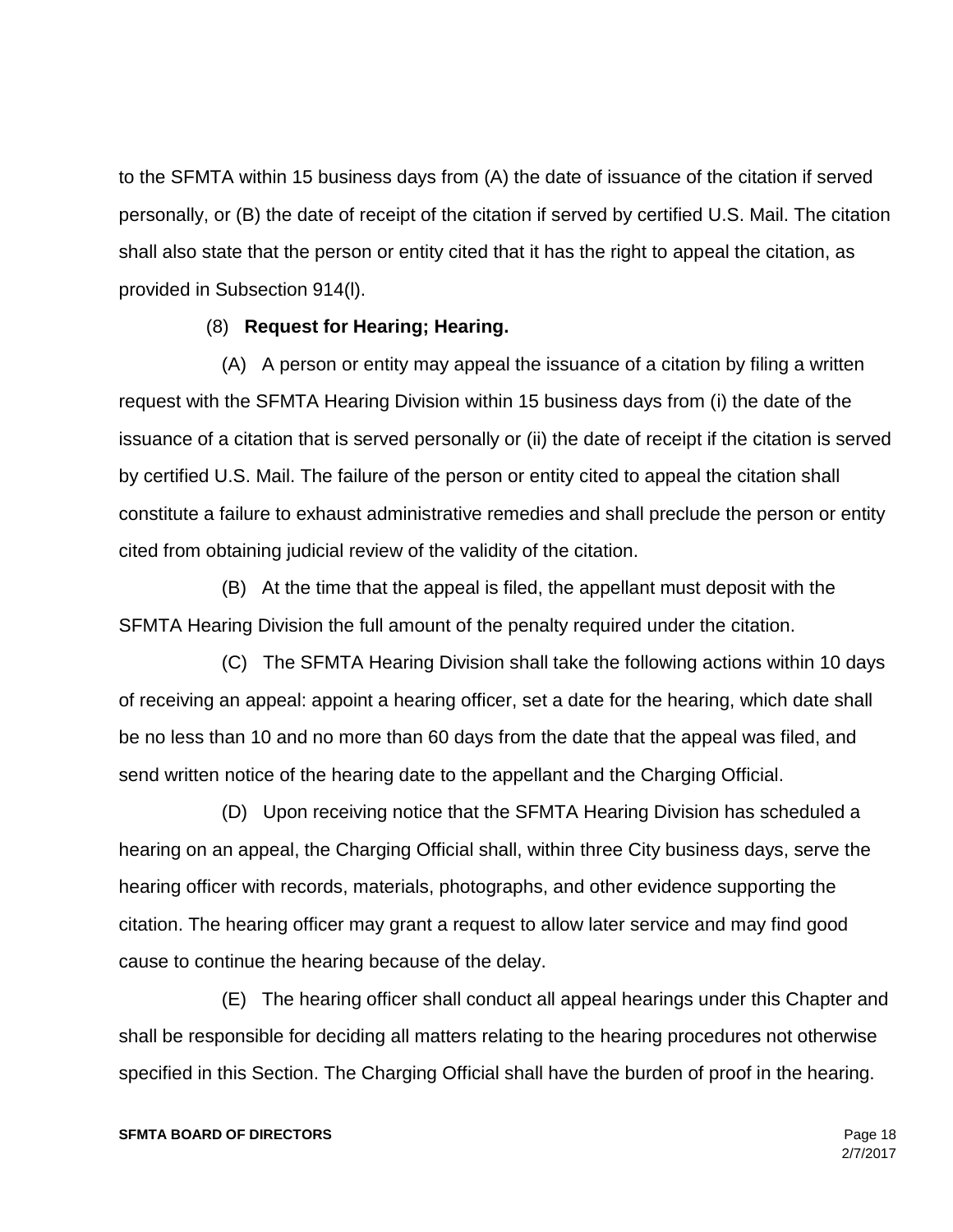The hearing officer may continue the hearing at his or her own initiative or at the request of either party, and may request additional information from either party to the proceeding. The hearing need not be conducted according to technical rules of evidence and witnesses. Any relevant evidence is admissible if it is the sort of evidence on which responsible persons are accustomed to rely in the conduct of serious affairs.

(F) The following provisions shall also apply to the appeal procedure:

 (i) A citation that complies with the requirements of Section 914(l)(7) and any additional evidence submitted by the Charging Official shall be prima facie evidence of the facts contained therein;

 (ii) The appellant shall be given the opportunity to present evidence concerning the citation; and

 (iii) The hearing officer may accept testimony by declaration under penalty of perjury relating to the citation from any party if he or she determines it appropriate to do so.

 (iv) After considering all of the testimony and evidence submitted by the parties, the hearing officer shall issue a written decision [begin addition] within 15 business days from completion of the hearing [end addition] upholding, modifying or vacating the citation and shall set forth the reasons for the determination. This shall be a final administrative determination.

 (v) If the hearing officer upholds the citation, the hearing officer shall inform the appellant of its right to seek judicial review pursuant to California Government Code Section 53069.4. If the citation is upheld the City shall retain the amount of the fine that the appellant deposited with the City.

 (vi) If the hearing officer vacates the citation, the City shall promptly refund the deposit. If the hearing officer partially vacates the citation, the City shall promptly refund that amount of the deposit that corresponds to the hearing officer's determination. The refund shall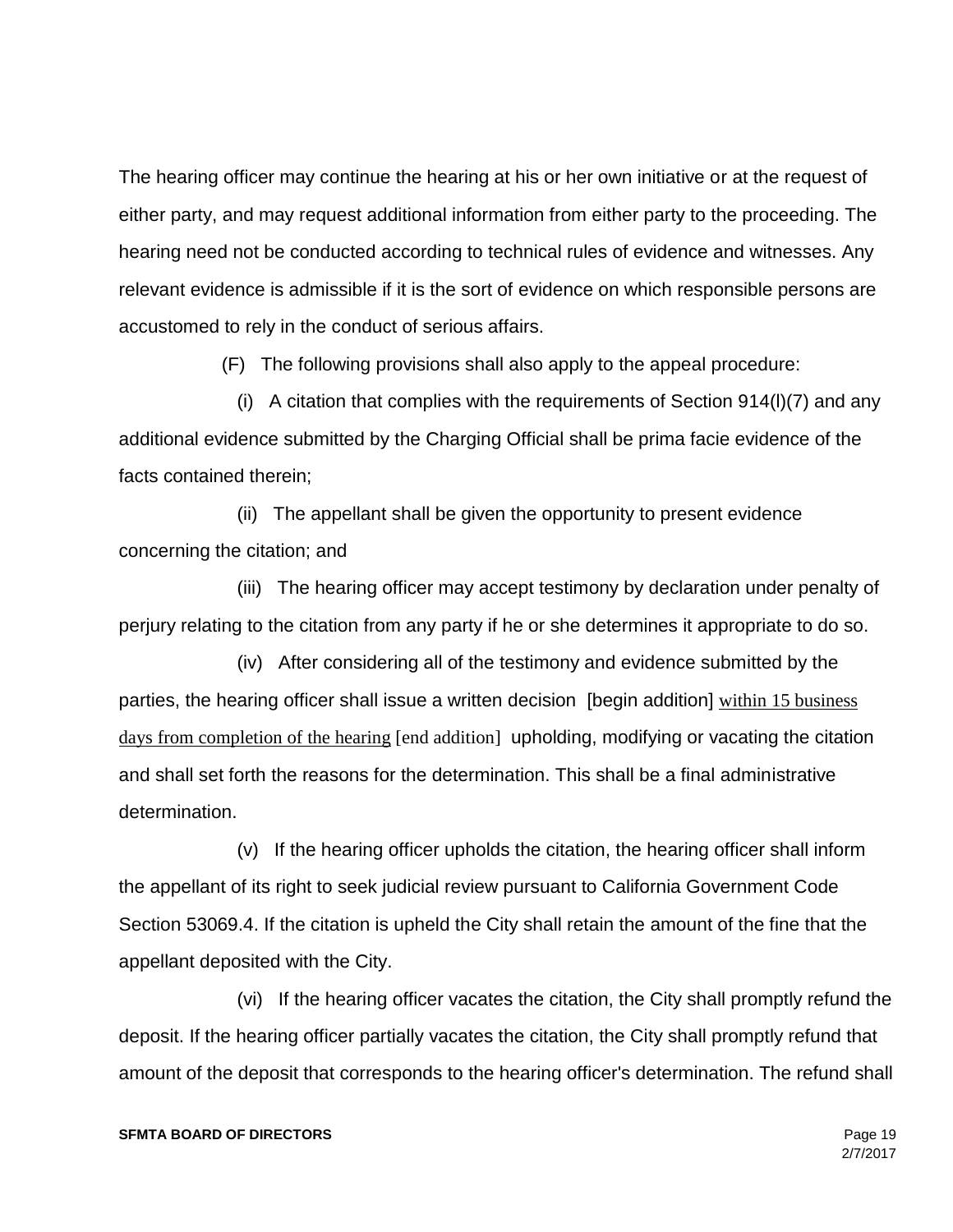include interest at the average rate earned on the City's portfolio for the period of time that the City held the deposit as determined by the Controller.

 (G) Any person aggrieved by the action of the hearing officer taken pursuant to this Chapter may obtain review of the administrative decision by filing a petition for review in accordance with the timelines and provisions set forth in California Government Code Section 53069.4.

 (H) If a final order of a court of competent jurisdiction determines that the SFMTA has not properly imposed a fine pursuant to the provisions of this Section, and if the fine has been deposited with the SFMTA as required by Section 914(l)(8)(B), the SFMTA shall promptly refund the amount of the deposited fine, consistent with the court's determination, together with interest at the average rate earned on the City's portfolio.

 (9) Upon request by a Shuttle Service Provider owing administrative penalties for violation of permit conditions set forth under Subsection 914(h), the SFMTA may enter into a payment plan with that Shuttle Service Provider. Any such payment plan shall not extend the time for payment beyond 90 days from the otherwise applicable due date for the most recent penalty encompassed by the payment plan. In no event shall SFMTA establish more than three such payment plans for any individual Shuttle Service Provider.

 (10) Administrative penalties shall be deposited in the Municipal Transportation Fund and may be expended only by the SFMTA.

 [begin addition] (11) Fines that remain unpaid 30 days after the due date shall be subject to a late payment penalty of 10% plus interest at the rate of 1% per month on the outstanding balance, which shall be added to the penalty amount from the date that payment is due.

[end addition] Section 2. Effective Date. This ordinance shall become effective 31 days after enactment. Enactment occurs when the San Francisco Municipal Transportation Agency Board of Directors approves this ordinance.